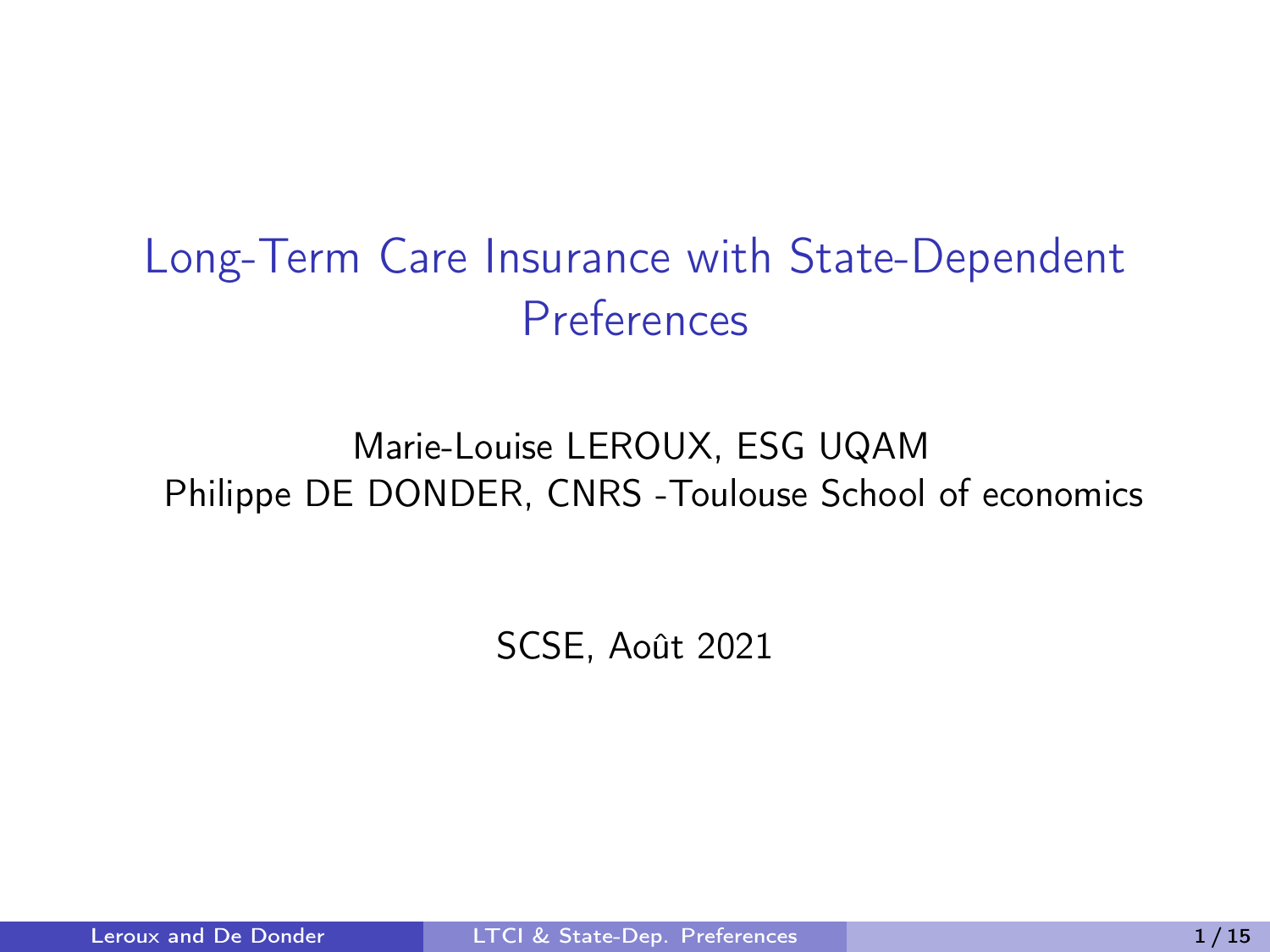#### Introduction

- Long Term Care: "the day-to-day help with activities such as washing and dressing, or help with household activities such as cleaning and cooking"
- Long Term Care Insurance Puzzle: Why is there so little LTC insurance, even though risk is high (30% to 50%) and LTC is costly (thousands of per month)?
- Lot of literature, many reasons, on supply side (adverse selection, rationing effects which increase prices) and demand side (crowding out from social programs, substitution with informal family care, risk misperceptions, bequest motives, lack of knowledge of the product and of the LTC costs and institutional support, narrow framing)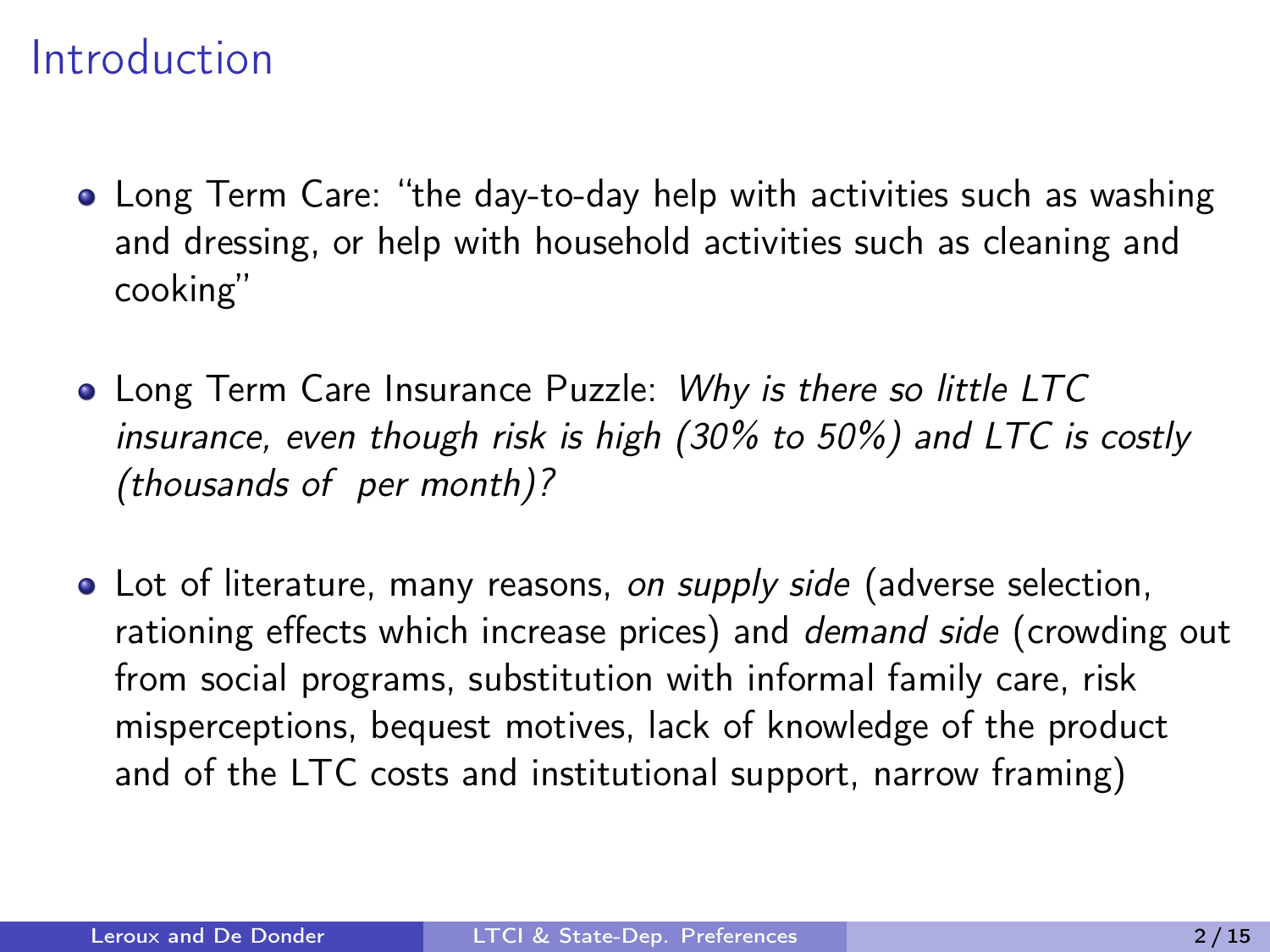### Introduction

- One additional reason: state-dependent preferences. Many goods/services less attractive/more difficult to consume when dependent (travel, restaurant, leisure,...).
- But other factor: change in the composition of consumption, with LTC (including health) consumption more important.
- Aggregate effect of dependency on marginal utility of income at equilibrium not clear.
- State-dependency studied in several empirical papers but not so much in theoretical literature.
- Empirical papers (Finkelstein et al. (2013), Hong et al. (2015), Koijen et al. (2016)) suggest that marginal utility of income is lower when dependent, at equilibrium.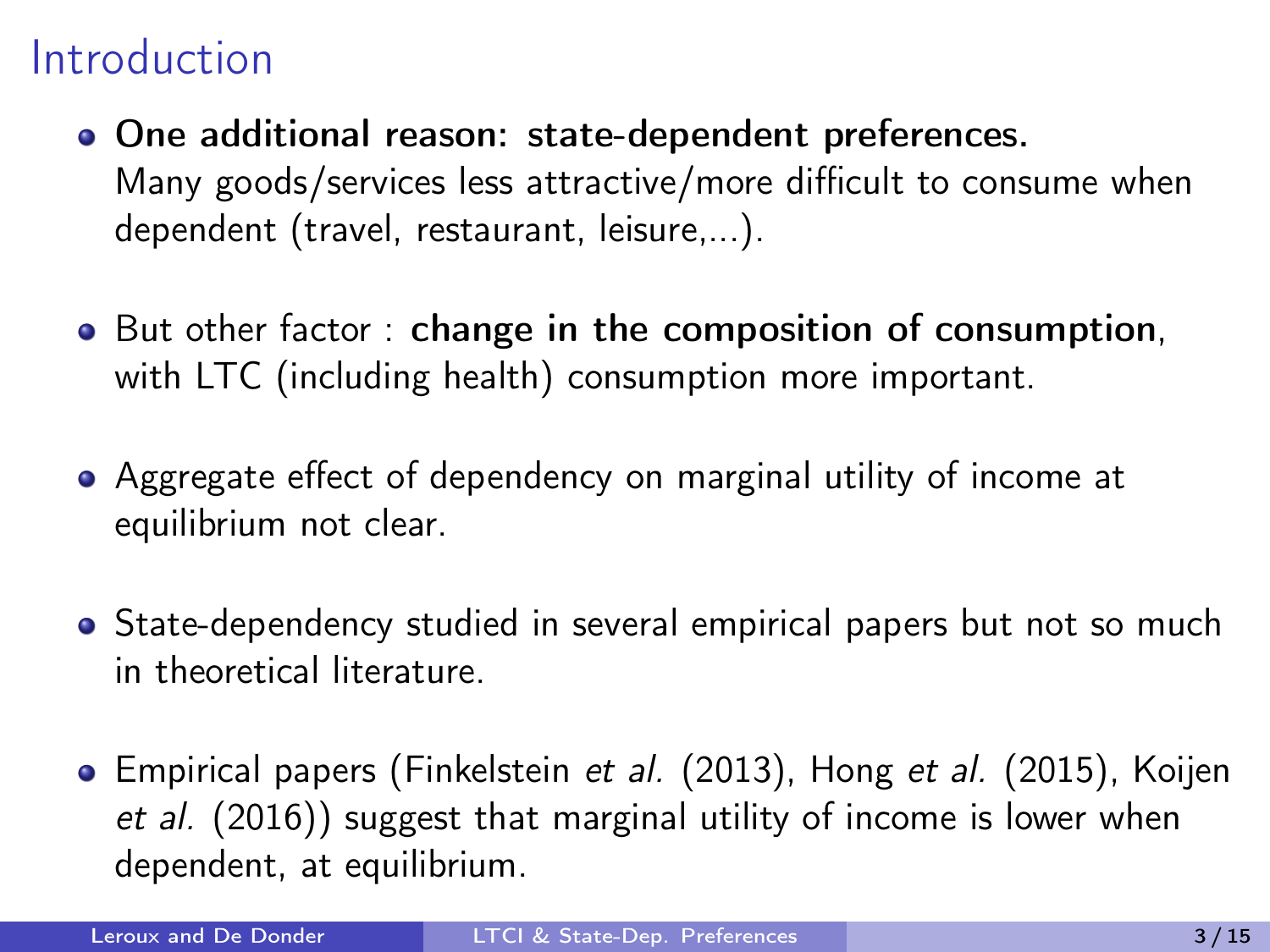### Our Objective

- **4** better understand impact of state-dependency on LTC insurance and consumption behavior (as opposed to, say, actuarial unfairness),
- 2 and to link with empirical literature/obtain testable implications.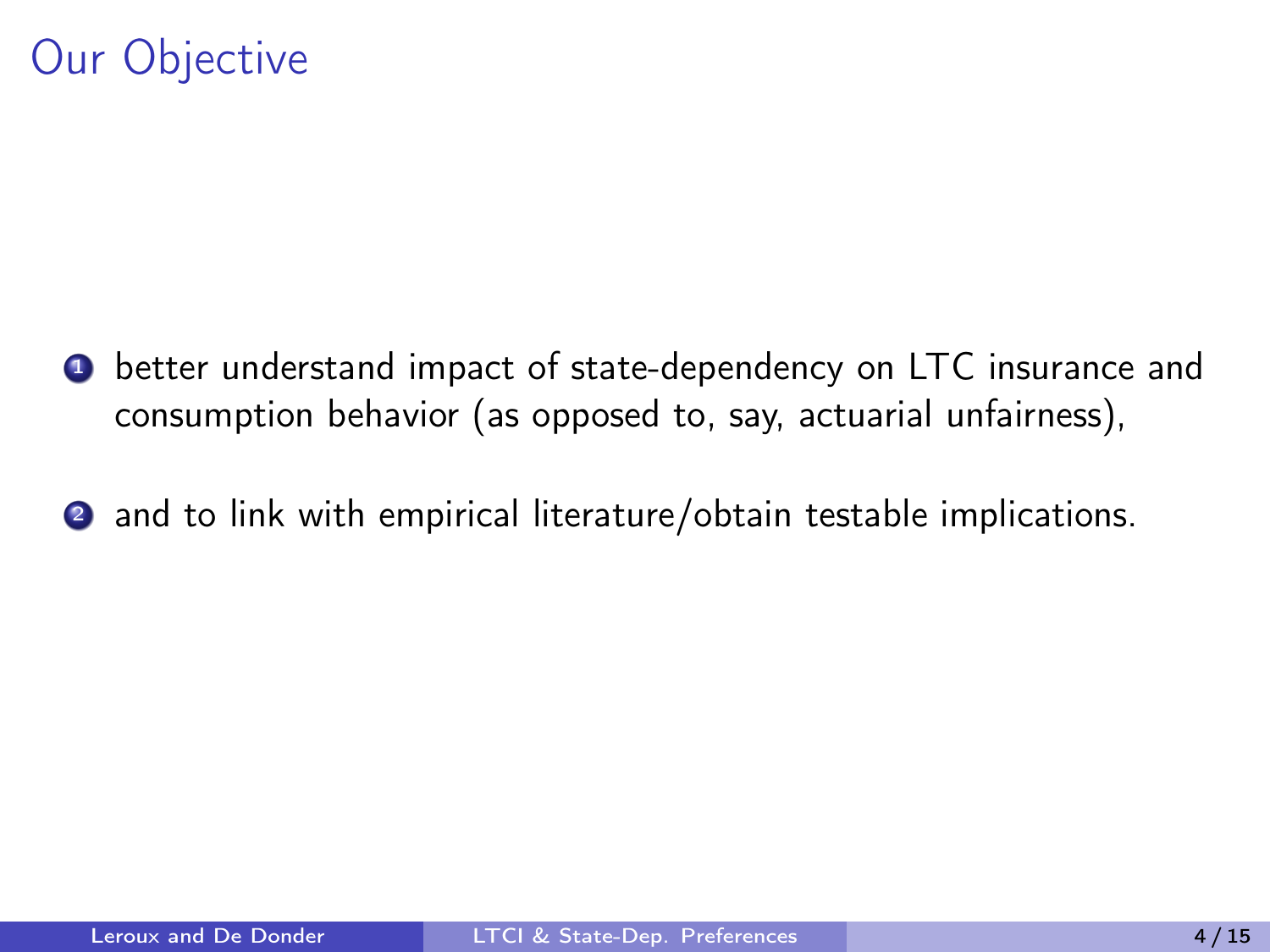# The Model (1)

- $\bullet$  Two states of the world:  $a$ (utonomous) and  $d$ (ependent).
- $\bullet$  Two goods: daily-life consumption c and LTC (including health) consumption z.
- The agent's utility when autonomous is

$$
U_a(c, z) = u_a(c)
$$

while it is

$$
U_d(c, z) = u_d(c) - h(z)
$$

when dependent.

• In case of dependency,  $h(z)$  accounts for the health status of the individual.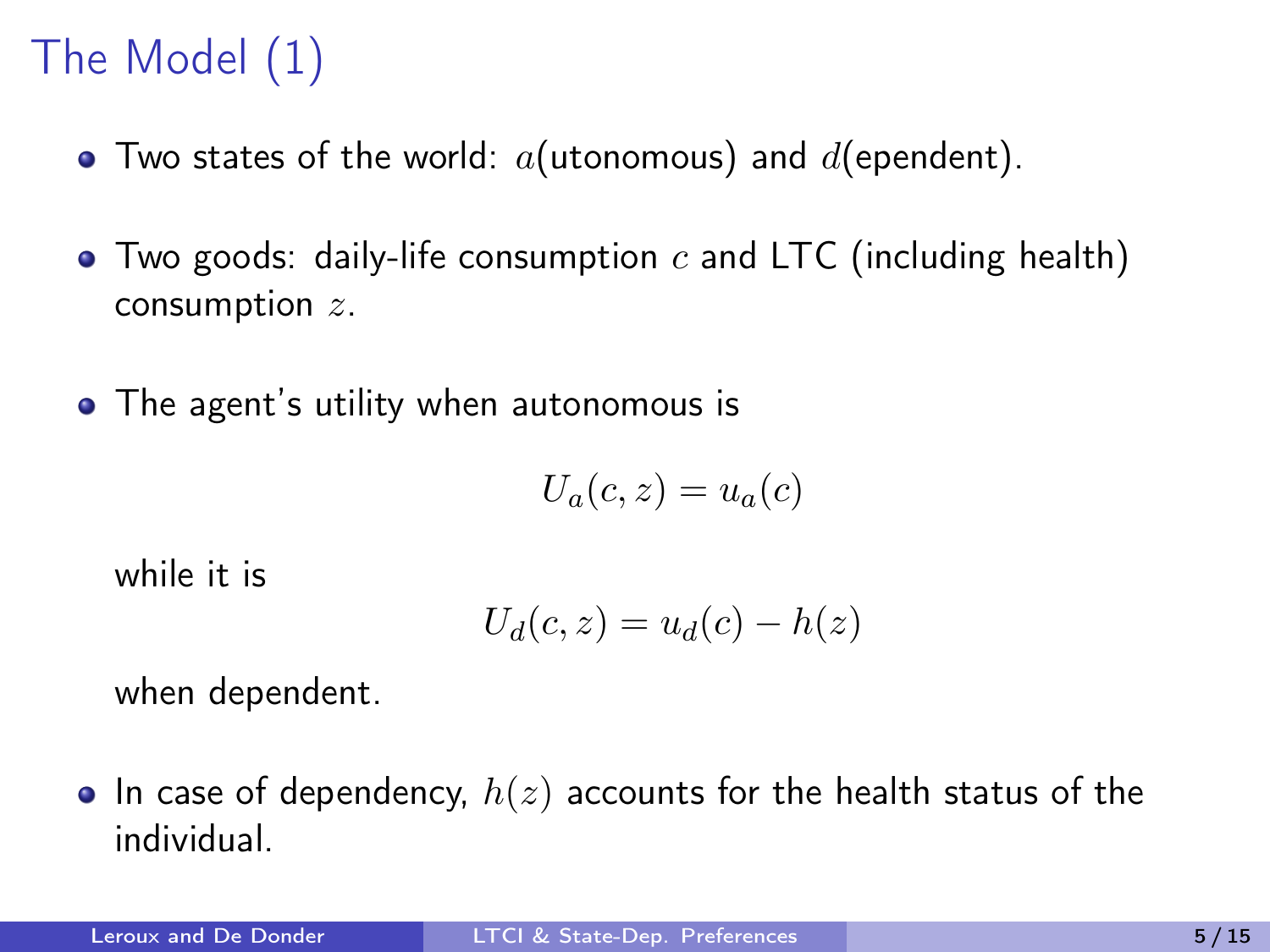## The Model (2)

• The utility of "daily-life" consumption is *state-dependent* with

$$
\begin{array}{lcl} u_i'(.) & > & 0, u_i''(.) < 0 \, , \, \forall i \in \{a,d\}, \lim\limits_{c \to 0} u_i'(c) = \infty, \\ u_a(x) & > & u_d(x) \, \text{ and } \, u_a'(x) > u_d'(x). \end{array}
$$

- We assume  $h(z) \geq 0$ ,  $h'(z) \leq 0$ ,  $h''(z) \geq 0$  and  $h'(0) \rightarrow -\infty$ .
- Individuals differ in income w, with same probability  $p$  of dependence.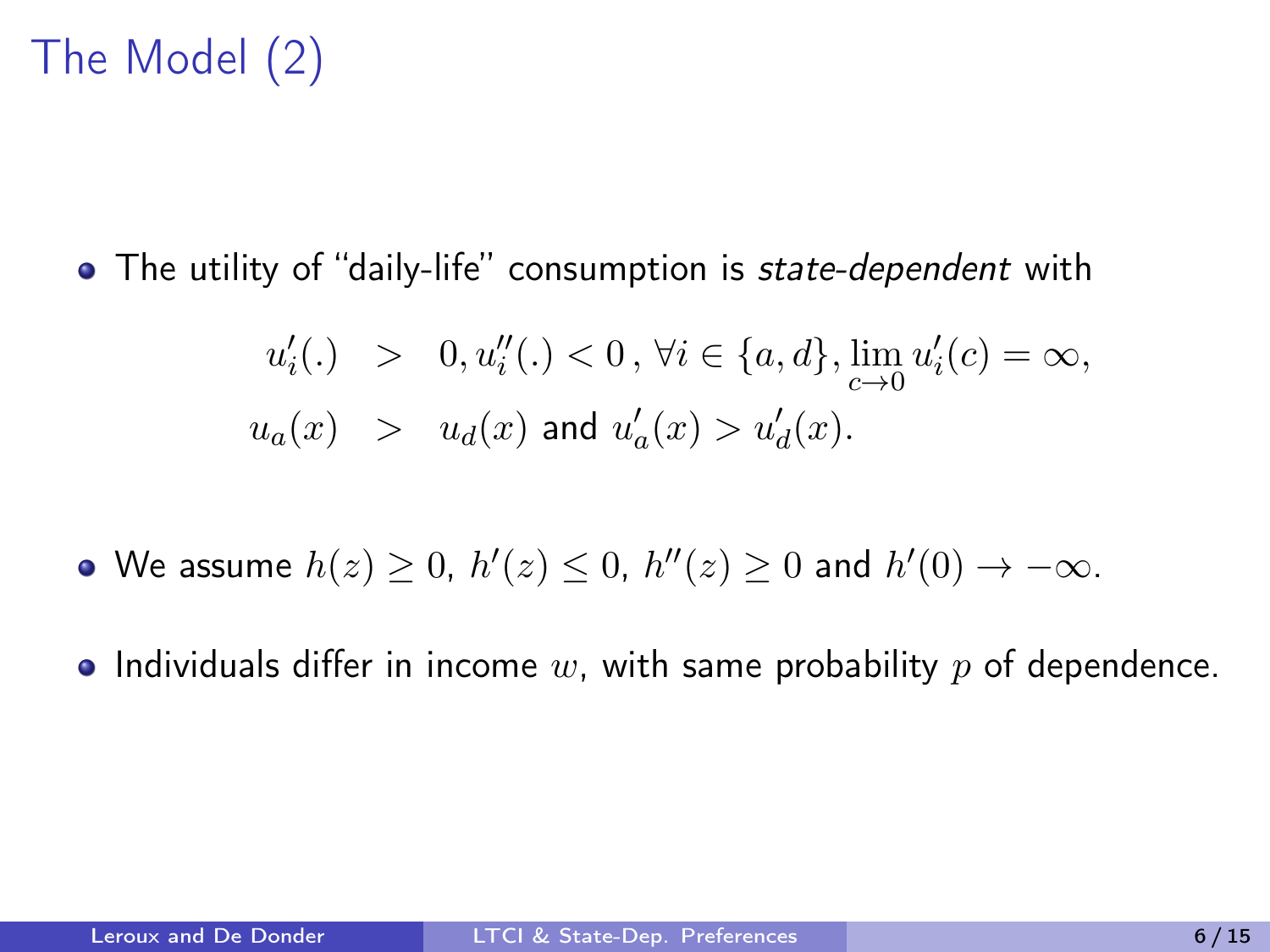# The Model (3)

- They buy LTC insurance: premium  $t$ , and transfer  $\kappa \frac{t}{n}$  $\frac{t}{p}$  if dependent, with  $\kappa \leq 1$  is the degree of actuarial fairness.
- They choose LTC insurance  $(t)$  and health expenditures  $(z)$  to maximize

$$
EU(t, z) = (1 - p)u_a(c_a) + p[u_d(c_d) - h(z)],
$$

where  $c_a = w - t$  is consumption if autonomous while  $c_d = w - t + \kappa \frac{t}{p} - z$  is consumption if dependent.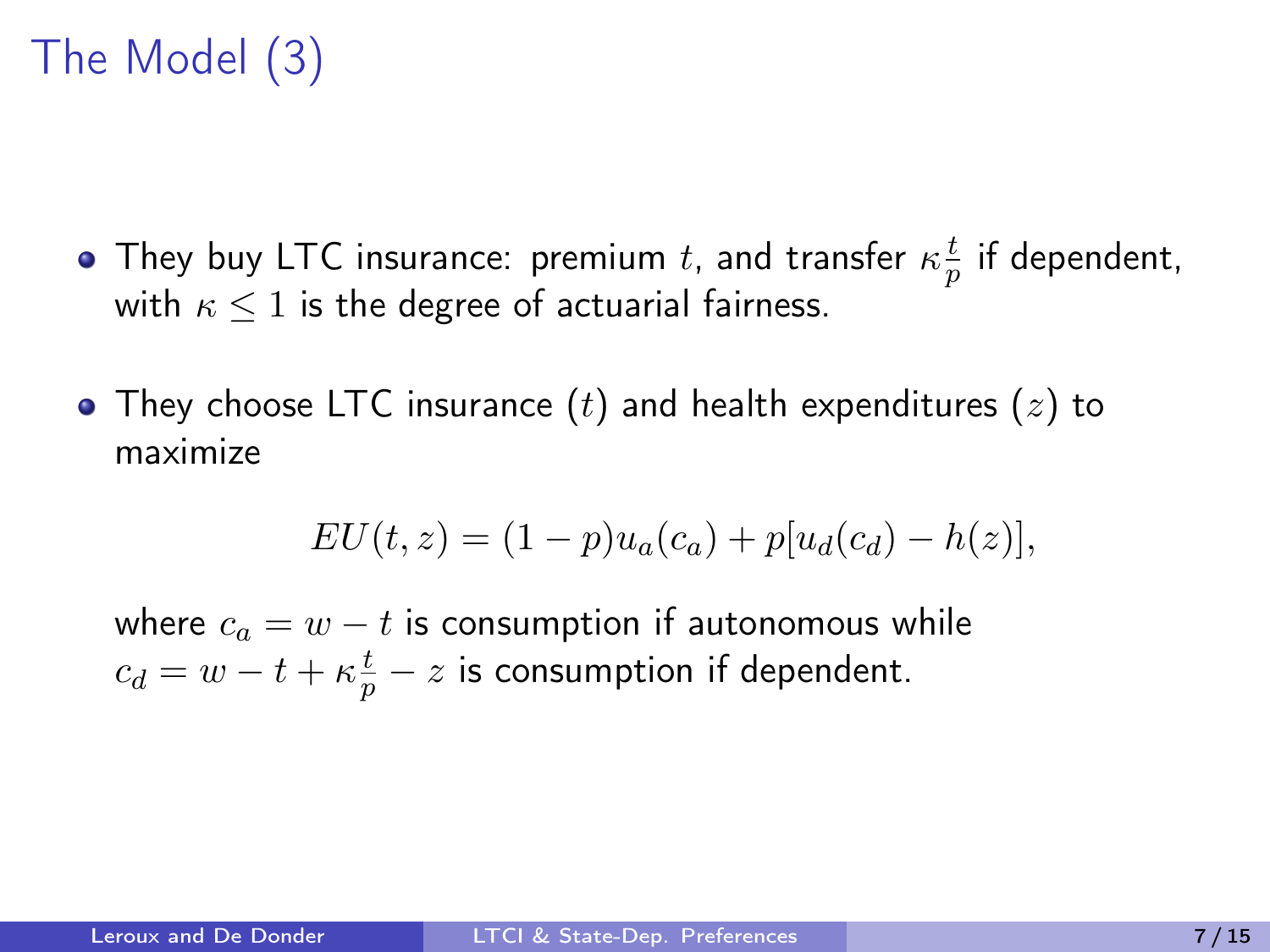Main results: LTCI coverage is always at most partial

• Proposition 1: Some agents do not buy any insurance and no one buys full insurance  $(c_a^* > c_d^*)$ , even if  $\kappa = 1$ . FOC for  $t$  is

$$
\frac{\partial EU}{\partial t} = (\kappa - p)u_d'(c_d) - (1 - p)u_a'(c_a) \leq 0.
$$

 $\rightarrow$  Equilibrium insurance transfer only covers part of LTC expenditures (no difference between US-style and Canada-style contracts).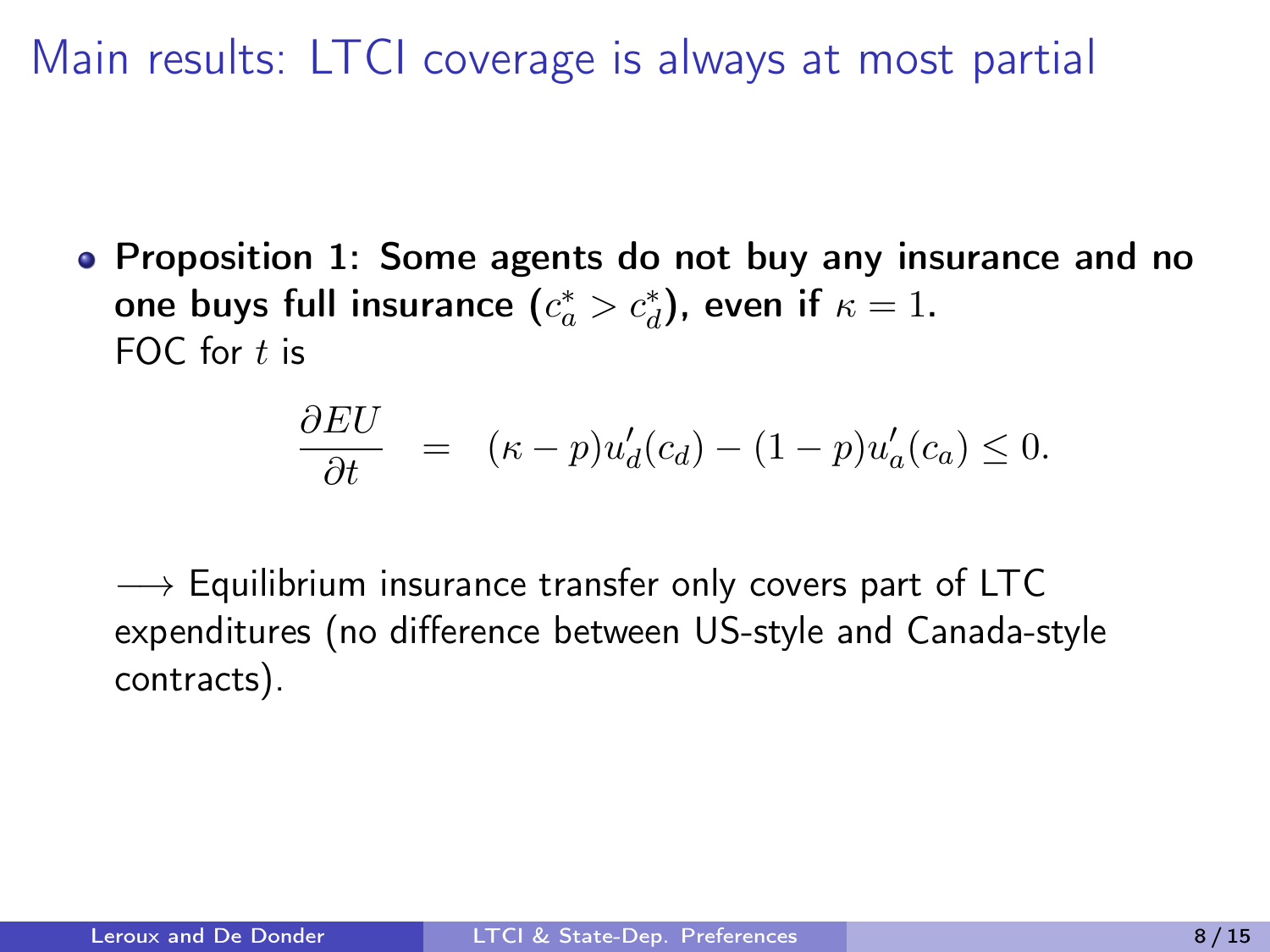#### Main results: comparative statics with respect to  $w$

**Proposition 2** shows that LTC expenditures  $z^*, z^0$  are a normal good, as well as non-LTC expenditures  $c_d^*, c_a^*, c_d^0, c_a^0$ ,

 $\dots$  but that the amount of insurance  $t^*$  need not increase with income, unlike with non state-dependent preferences.

$$
\frac{\partial^2 EU}{\partial t \partial w} = [(\kappa - p)u''_d(c_d^*) - (1 - p)u''_a(c_a^*)] - (\kappa - p)u''_d(c_d^*) \frac{dz^*}{dw} \n= (\kappa - p)\{u'_d(c_d^*)[R_a^A(c_a^*) - R_d^A(c_d^*)] - u''_d(c_d^*) \frac{dz^*}{dw}\}
$$

- 2 effects at play:
	- A direct effect of w on  $t^*$ : increase in w affects the balance of marginal utilities across states  $\rightarrow$  ambiguous,
	- An indirect effect: w increases  $z^*$  and calls for higher insurance levels  $t^* \to$  positive.
- When preferences are not state-dependent and insurance is actuarially fair, the first term disappears  $\Rightarrow t^*$  increases with  $w.$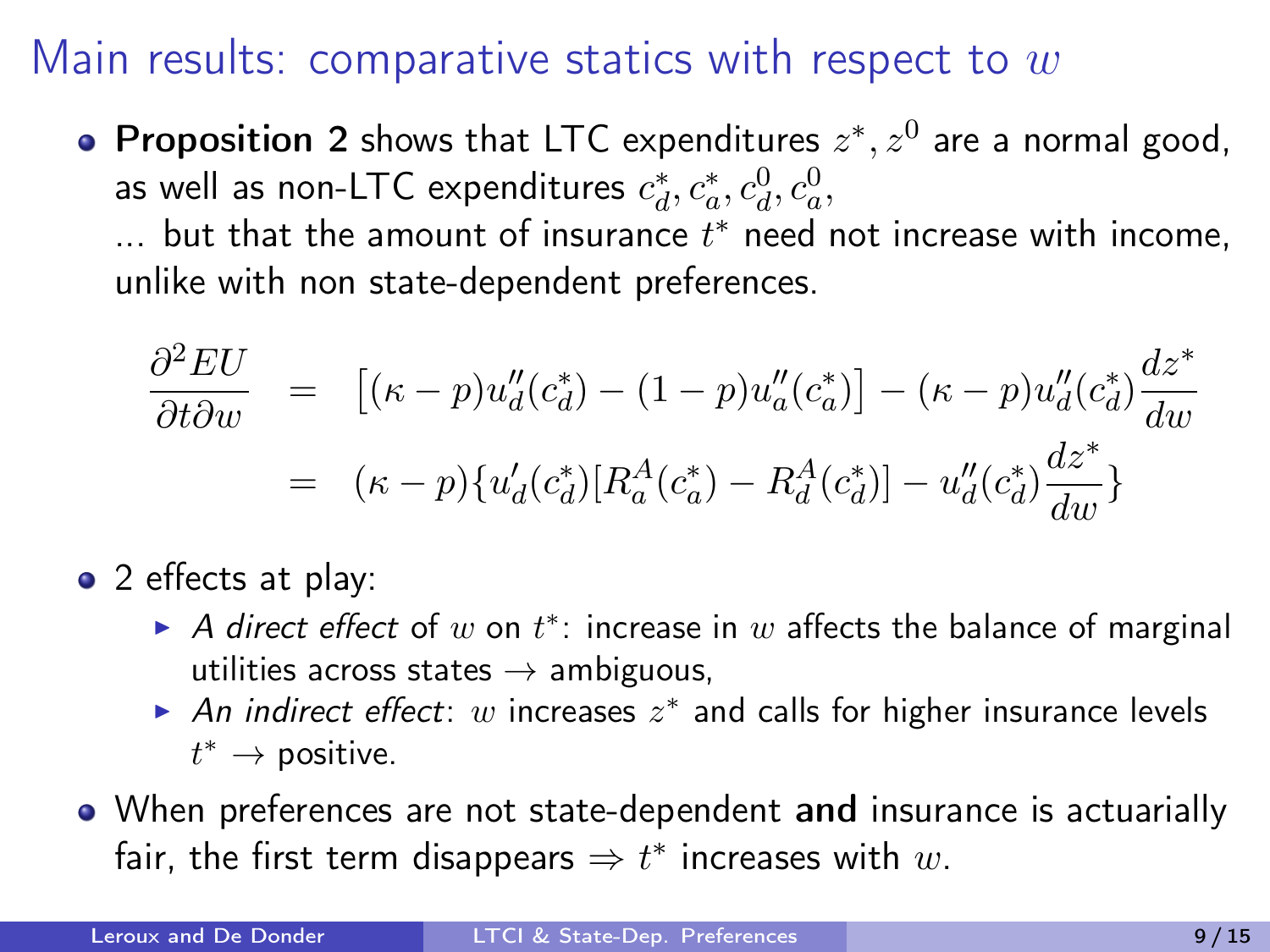Main results: comparative statics with respect to  $w$ 

- **Proposition 3**: The insurance rate  $(\tau^* = t/w)$  need not decrease nor increase
- depends on relative risk aversion coefficients, and on income elasticities of health expenditures.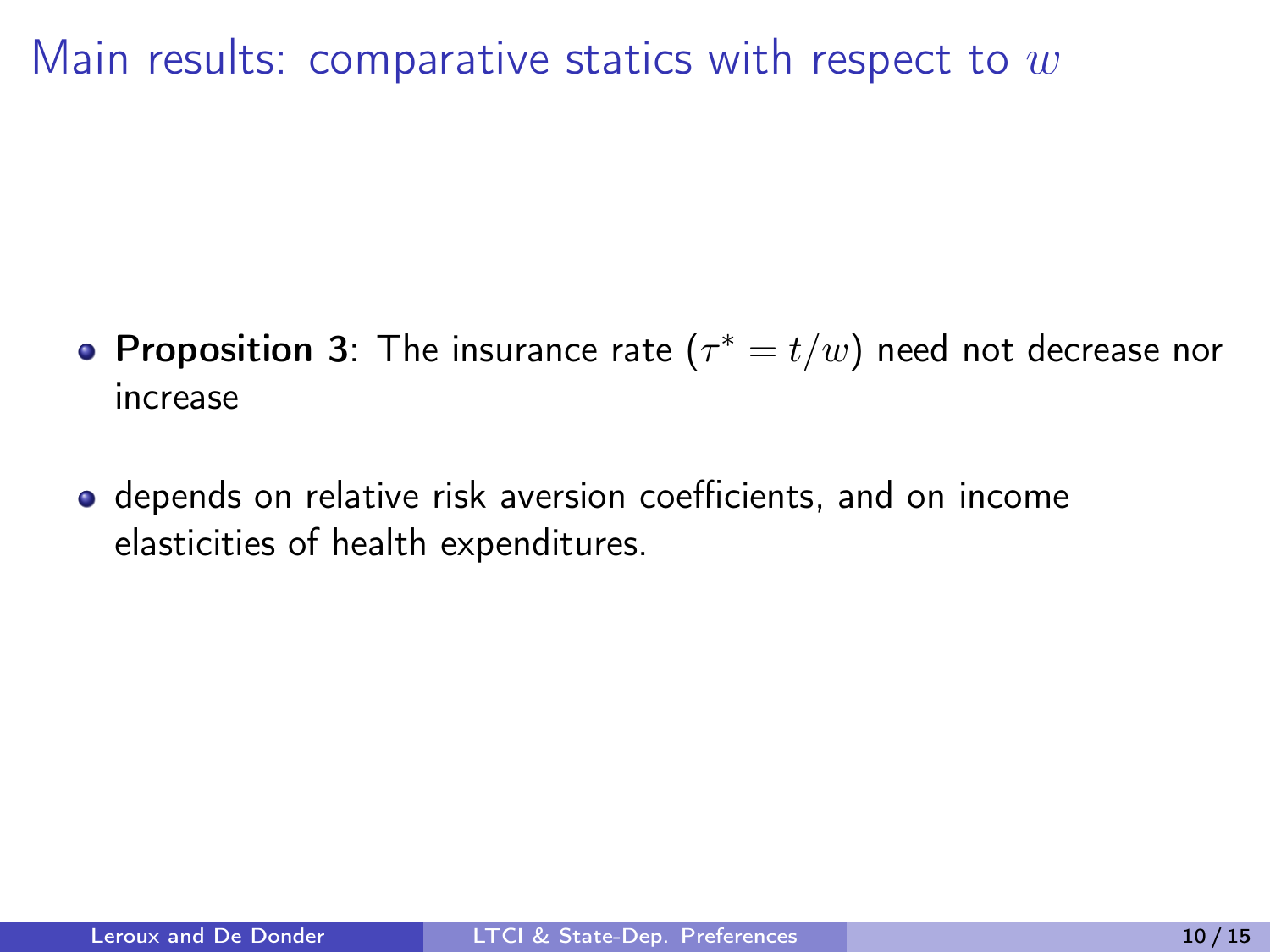# Main results: comparison of equilibrium marginal utilities across states (1)

**·** Utilities across states:

$$
V_a = u_a(c_a^*) = u_a(w_a).
$$
\n
$$
V_d = u_d(c_d^*) - h(z^*) = u_d(w_d - z^*) - h(z^*),
$$
\n(1)

with the income in each state of nature being:

$$
w_a = w - t^*,
$$
  
\n
$$
w_d = w - t^*(1 - \frac{\kappa}{p}).
$$

• This leads to

$$
\frac{1-p}{\kappa-p} \frac{dV_a}{dw_a} = \frac{1-p}{\kappa-p} u'_a(c_a^*) \ge u'_d(c_d^*) = \frac{dV_d}{dw_d},
$$
(3)

with a strict inequality only if  $t^* = 0$ .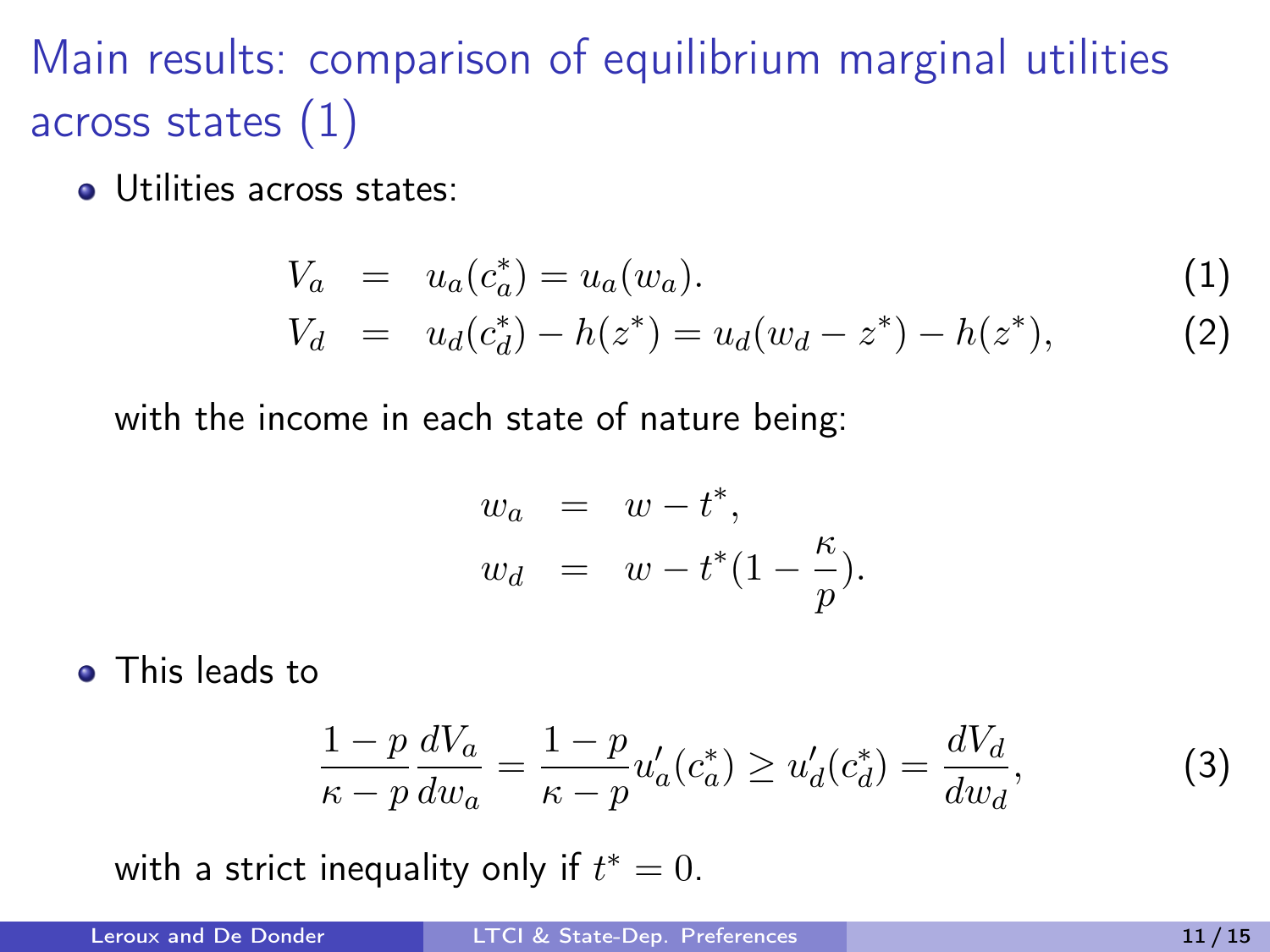Main results: comparison of equilibrium marginal utilities across states (1)

- Proposition 4: The only case where marginal utility of income is lower when dependent at equilibrium is when (i) preferences are state-dependent, and (ii) no insurance is bought at equilibrium.
- Degree of actuarial fairness plays no role.
- **Intuition**: if agents buy insurance with state-dependent preferences, either they equalize marginal utilities (if  $\kappa = 1$ ) or end up with **higher** marginal utility when dependent if  $\kappa < 1$ .
- Prop. 4 is consistent with empirical evidence: Finkelstein et al. (2013) prove that marginal utility of income when dependent is lower. This implies that 1) few people buy insurance in equilibrium and 2) preferences are state-dependent.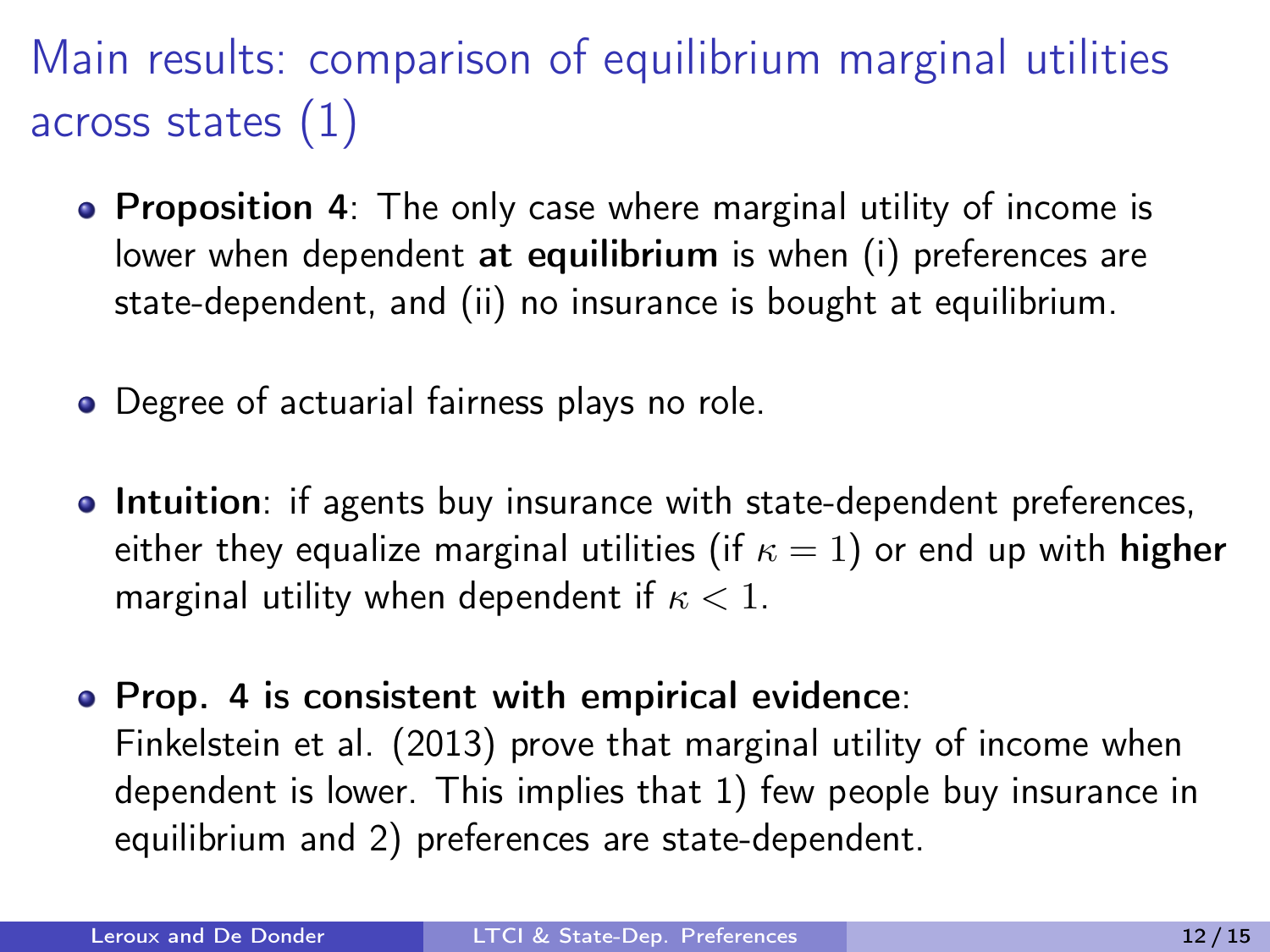Iso-elastic utility functions (1)

Then we move closer to the empirical literature, and assume iso-elastic utilities for both types of consumption:

$$
u_d(x) = \gamma u_a(x)
$$

where  $\gamma \in ]0,1[$  is the same for all agents, with

$$
u_a(x) = \frac{x^{1-\beta}}{1-\beta},
$$

and  $\beta < 1$ .

$$
h(z) = A - \frac{z^{1-\alpha}}{1-\alpha},
$$

where A is a large positive constant and  $\alpha < 1$ .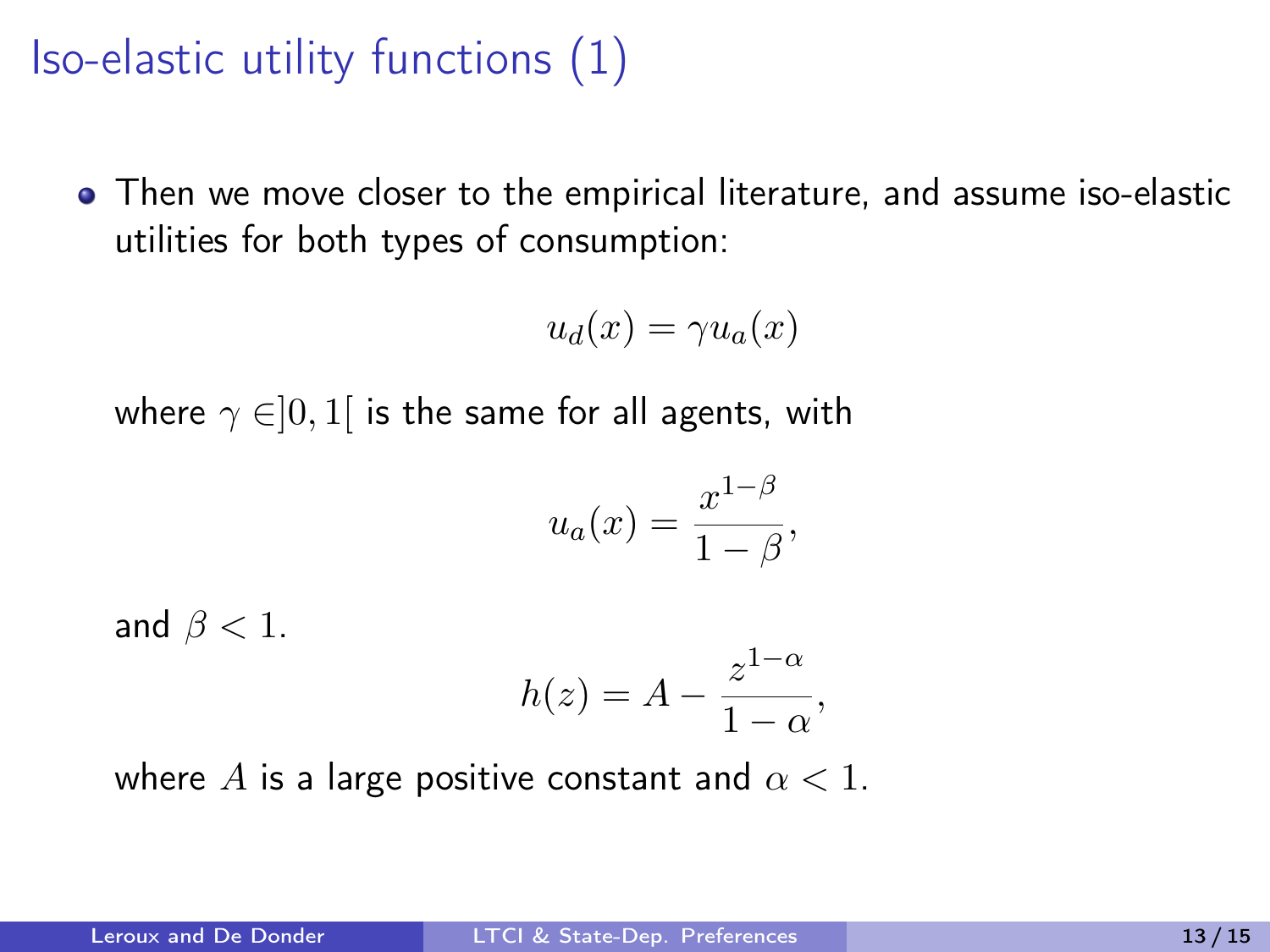## Iso-elastic utility functions (2)

- We follow the empirical literature (see Bajari *et al.*, 2014; De Nardi *et* al., 2016 and Achou, 2020) and assume that the relative risk aversion coefficient regarding health/LTC expenditures is higher than the one regarding non-LTC consumption :  $\beta < \alpha$ .
- We show that this generates a low elasticity of LTC expenditures to income, which is confirmed empirically by Blundell et al. (2020)
- **Proposition 6:** the share of premium in income  $(\tau^* = t^*/w)$ decreases with  $w$  up to a threshold  $\tilde{w}$  above which  $\tau^*=0.$
- Gives testable implication.
- **•** Existing empirical literature has looked at the *fraction* of people holding LTC insurance by wealth/income decile, but not at the amount of LTC insurance.